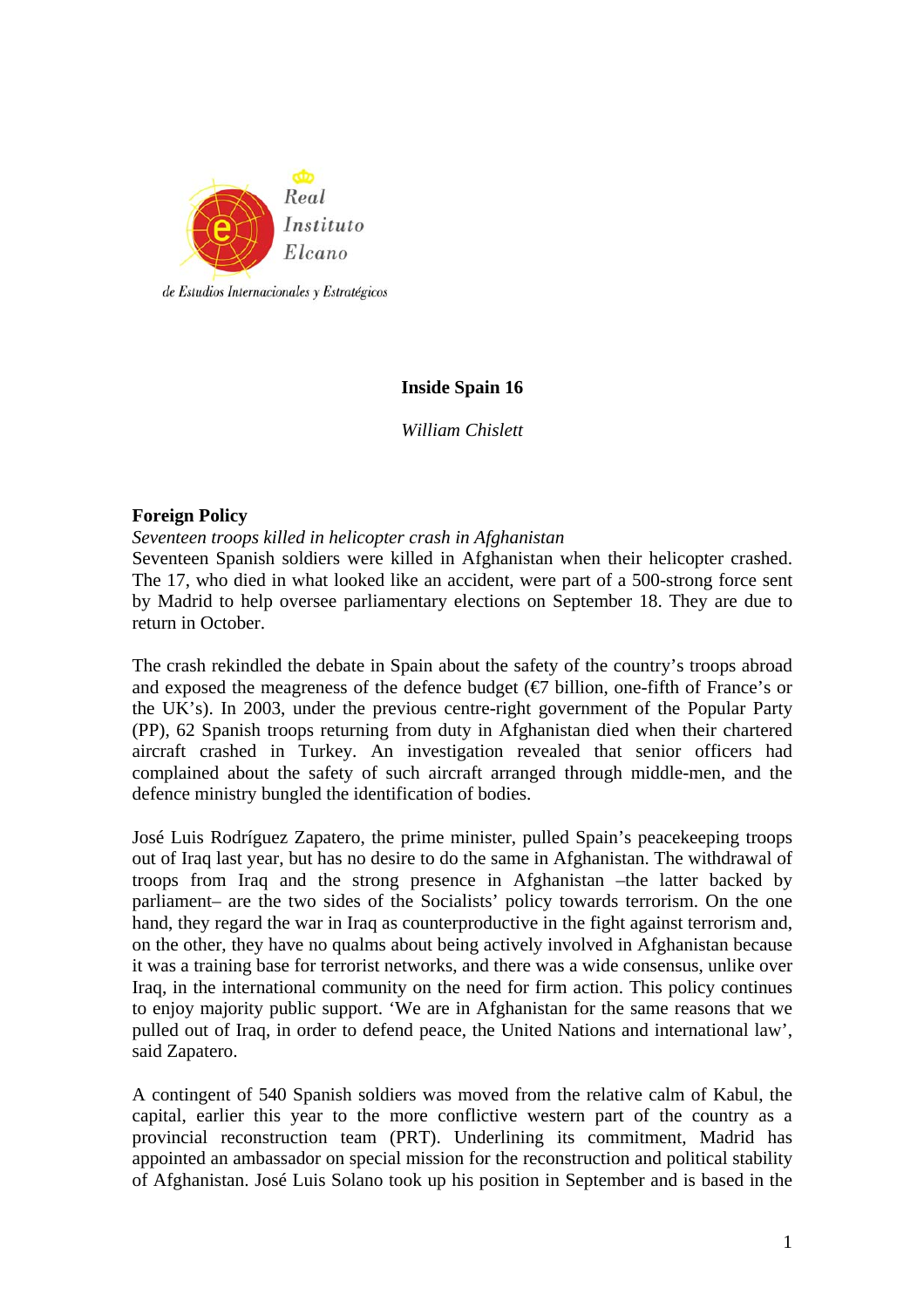same area as these troops.

The PP accuses the government of using Afghanistan as a way to curry favour with the US government. The PP's discourse, however, is not coherent: on the one hand, it never ceases to criticise the Socialists for pulling out of Iraq and, on the other, it questions the government's 'pacifist spirit' as it says Spanish troops in Afghanistan are in a 'war situation'. The PP wants to have its cake and eat it.

The rotating command of Nato's International Assistance Security Force (ISAF), which has 10,500 troops from 35 countries, is currently in the hands of Italy and it is Spain's turn at the end of 2006 or early 2007.

# *Zapatero and Blair finally hit it off*

José Luis Rodríguez Zapatero, the prime minister, and Tony Blair, his UK counterpart, agreed at their meeting in London to work closely together on various issues during the UK presidency of the EU. These range from Zapatero's plan to create an 'Alliance of civilizations' between Western and Muslim countries in the fight against terror, reinvigorating the stalled Lisbon agenda for economic reform to make the EU more competitive and actively promoting Turkey's EU membership.

Zapatero did not take issue with the UK's support for the war in Iraq, as he had done in the past, to Blair's intense annoyance, and Gibraltar, the other sensitive subject, was also not mentioned. As a result, the meeting went off well, according to officials on both sides.

The Spanish prime minister could be a useful ally for Blair as he is the only leader of a large EU country who is not a spent force. Gerhard Schröder, the German chancellor, is unlikely to be re-elected in this month's general election, Jacques Chirac, the French president, is a lame duck, following the French No vote in the European constitution referendum, and Silvio Berlusconi's government in Italy is not very stable.

Zapatero is open to reforming the Common Agricultural Policy (CAP), provided Spain's EU cohesion and structural funds are gradually phased out. Spain accepts that it will move from being the largest net recipient of these funds to a net contributor during the 2007-13 budgetary period (see *Inside Spain*, Newsletter 15, July 15, 2005). It would help the Socialists sell the idea of CAP reform to their electorate if they could show that many of the main beneficiaries are large estate owners and not small farmers.

Until the French No, it looked certain that Turkey, which is co-sponsoring Zapatero's 'Alliance of civilizations', would begin its EU negotiations on October 3, as scheduled. Chirac, once a fervent supporter of Turkey's entry, is changing his tune and calling for Ankara to recognise the state of Cyprus, the island divided by Turkish invasion since 1974, although this was not one of the conditions laid down to Ankara for the start of talks at an EU summit in June. Turkey wants a comprehensive settlement of the Cyprus dispute. Blair and Zapatero will press Turkey's case with France.

On Gibraltar, the Spanish press is reporting that Miguel Ángel Moratinos, Spain's foreign minister, Jack Straw, the UK foreign secretary, and Peter Caruana, Gibraltar's chief minister, will meet in October under the formula known as 'two flags, three voices' (see *Inside Spain* 7, November 4, 2004). UK officials, however, say this has not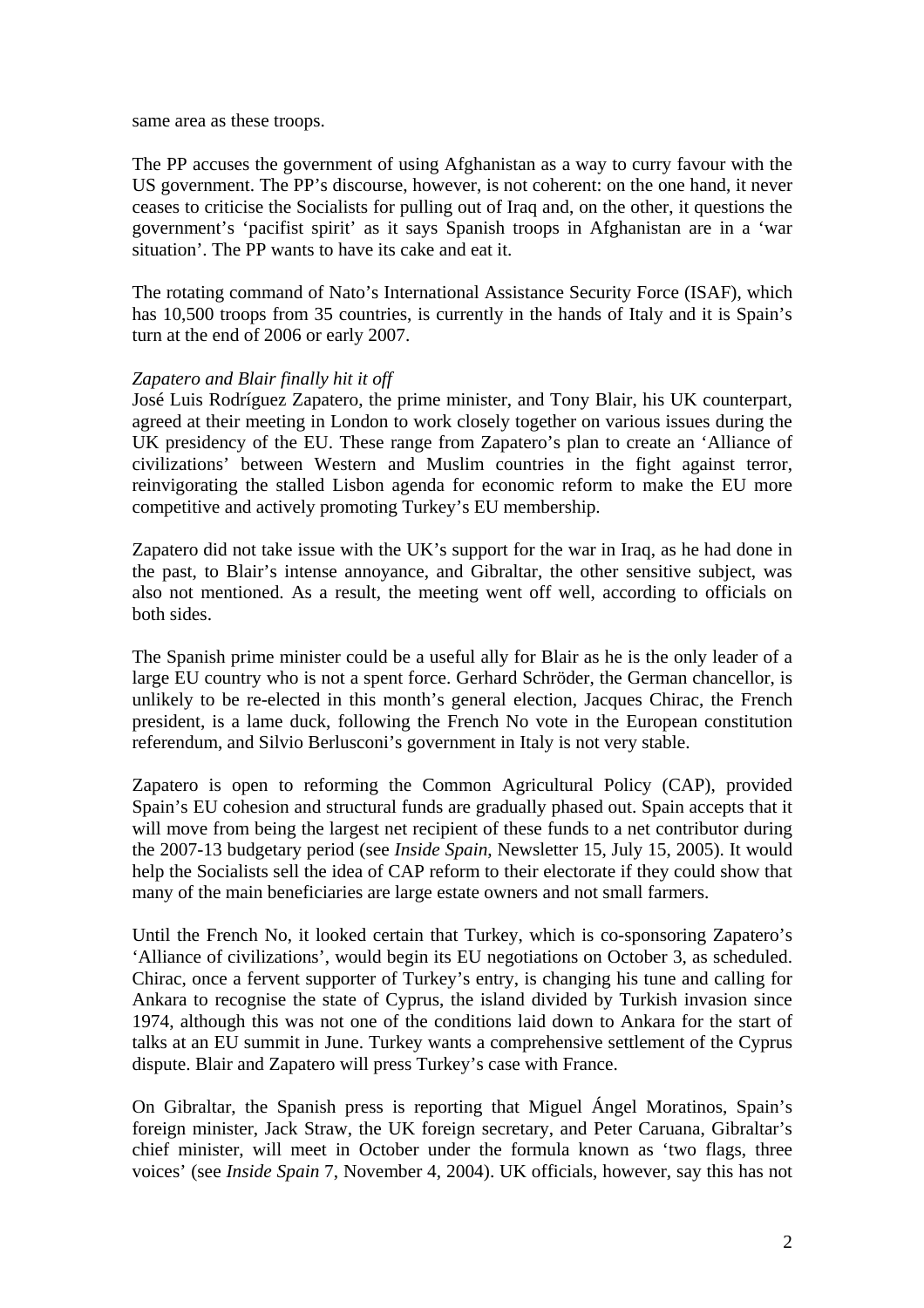yet been agreed and would probably only happen if there was something of substance to announce, such as a deal on joint use of the airport at Gibraltar, as Straw's agenda during the UK presidency of the EU is already very full.

Spain significantly changed its policy towards Gibraltar almost a year ago when it decided to give the Rock, for the first time, a seat at the negotiating table and pursue its centuries-old sovereignty claim in a friendlier atmosphere.

The Socialists would also like better relations with New Labour. Relations between the two parties have been frosty, epitomised in January 2004 when the Socialists were in the opposition and José Bono, the current defence minister, called Blair an 'imbecile' (a polite translation of what he actually said). His remark was not intended to be heard, but was recorded by a television team.

### **Domestic Scene**

### *EU to ship cereals to drought-stricken Spain*

The European Union has come to the rescue of Spain's harvest, devastated by the worst drought in 60 years. It has approved the shipment of 100,000 tonnes of barley from Germany, 100,000 tonnes of maize from Slovakia and 100,000 tonnes of maize and 200,000 tonnes of wheat from Hungary. It is also expected to approve the shipment of 500,000 tones of rye from Germany. Meanwhile, the government is drawing up emergency plans to ship water in tanker boats to the worst hit areas.

Spain's production of cereals will be halved in the coming year, according to official forecasts. Under the Common Agricultural Policy (CAP), member states are allowed to buy crops from each other but this rarely happens. The fact that it has highlights Spain's dramatic situation, intensified by widespread forest fires and water shortages including in tourist areas.

This year's forest fires so far are the second worst in a decade. Between January and August 14, 107,524 hectares of trees were destroyed compared with an average of 79,621 for the same period over the last 10 years. The great majority of the 19,000 wildfires were started by arsonists or were the results of human carelessness  $-11$ voluntary firemen died in one fire in the province of Guadalajara–.

The level of Spain's reservoirs continues to fall rapidly; at the end of August they were on average at 42% of their capacity. The reservoir at Buendía was at around 10% of its capacity. This reservoir is the epicentre of the 'water war' between the regions of Castile La Mancha and Murcia as water is sent from it through an open channel so that Murcia can grow its crops and, it is suspected, water golf courses. Murcian farmers say that if there is no rain during the autumn, the fruit harvest will be reduced by half and unemployment in the region will soar.

The Murcian government has challenged the decision of the Castilian government to reduce the water supply. 'This year is the worst for rain since reliable records began to be kept and the drought is very serious', said Cristina Narbona, the environment minister.

Villages in the worst affected areas are relying on water tankers for their supply and farmers are giving priority to animals as their livelihood depends on their wellbeing.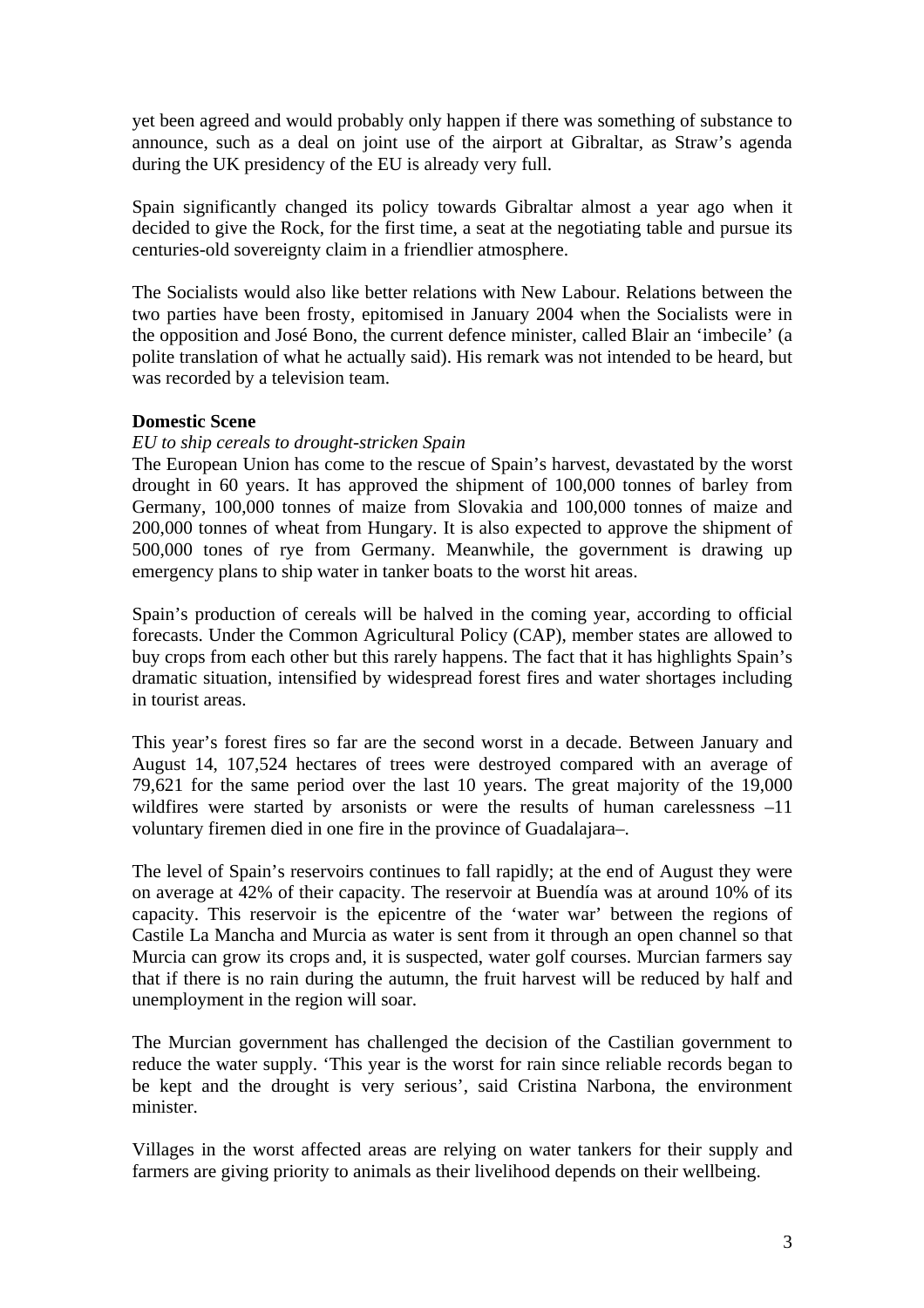*Almost two-thirds of Spaniards in favour of negotiating with Eta, if it lays down its arms*  A majority of Spaniards would like the government to negotiate with the Basque separatist terrorist organisation Eta if it gives up its weapons. The survey by Euskobarómetro also shows that 50.7% of respondents believe the Socialists' antiterrorist policy is better than that of the previous centre-right Popular Party government.

Of the 61.1% of people in favour of negotiating with Eta, 49% said the group had to first lay down its arms.

More than half (54.4%) expressed support for outlawing the Communist Party of the Basque Lands (EHAK), which acted as a proxy for Batasuna (EH) in May's elections in the Basque country. EH was banned two years ago because of its ties to Eta. These elections were won again by the Basque Nationalist Party but it was far short of an absolute majority and was only able to muster sufficient support in the region's parliament thanks to EHAK's support (see *Inside Spain*, Newsletter 13, May 10, 2005).

# **The Economy**

### *France Telecom buys Amena*

France Telecom (FT) bought 83.5% of Amena, Spain's third-largest mobile operator, for  $66.4$  billion. The deal was its biggest take-over of a foreign operator since FT acquired the Orange mobile phone network in 2000, and when completed FT will be the second-largest integrated operator in Spain.

The sale generated a capital gain of around  $\epsilon$ 2.5 billion for Amena's main shareholders –Santander, Endesa and Fenosa–.

José Montilla, the industry minister, refuted reports that the government favoured the take-over by FT.

# *Ferrovial acquires a Texan construction company and the largest independent handling company*

Ferrovial, Spain's largest construction group on the basis of its market capitalisation, has gone on a spending spree, acquiring Webber Group in the United States and Swissport International, the largest non-airline linked passenger and cargo handling company.

It paid €178 million for Webber and €646 million for Swissport. The purchase of Webber dovetails neatly with the contract that Ferrovial's subsidiary Cintra won in 2004, together with the Texan company Zachry, to develop the first phase of the Trans-Texas Corridor (TTC-35) –a visionary transport system for the future of the Lone Star State–. The proposed Corridor will be a multi-use, state-wide network of transport routes that will include separate lanes for passenger vehicles and large trucks, highspeed commuter railways, freight railways, infrastructure for utilities (such as water lines and oil and gas pipelines) and transmission lines for electricity, broadband and other telecommunications services.

The first phase of the TTC-35 involves building a US\$6 billion toll road between Dallas and San Antonio by 2010.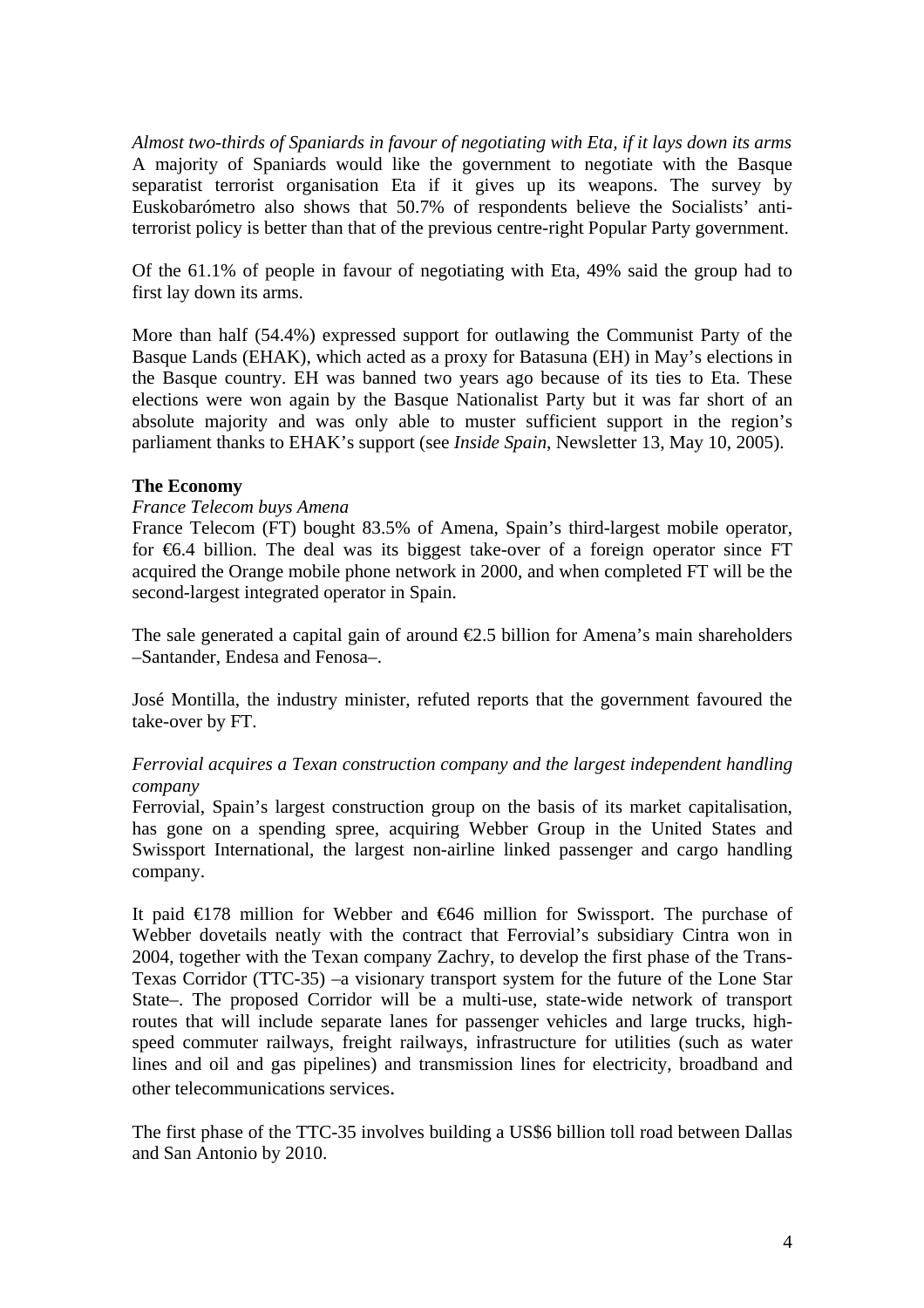### *BBVA abandons take-over bid for Italy's Banca Nazionale del Lavoro*

BBVA, Spain's second largest bank, threw in the towel for Banca Nazionale del Lavoro (BNL) after it was outmanoeuvred by Unipol, an Italian insurer less than a quarter of BNL's size but with powerful domestic allies (see *Inside Spain*, Newsletter 14, June 6, 2005).

Unipol offered  $\Theta$ .25 billion cash while BBVA's all-share bid was valued at  $\Theta$ .3 billion. BBVA had hoped to become the first foreign bank to buy a large Italian bank, but met with fierce resistance from parts of the entrenched business establishment, including the Bank of Italy which dragged its feet over the issue, and whose governor was seen as favouring bids from Italian investors. The central bank is majority-owned by the private sector banks that it regulates.

BBVA has a 15% stake in BNL and has not yet decided what to do with it. It has challenged the price that Unipol wants to pay for its shares.

### *Unemployment drops below 10% for first time in 26 years*

The stated jobless rate was 9.3% at the end of June, its lowest level since 1979. The total number of unemployed was 1.94 million, also a 'psychological' barrier as it was below 2 million. Spain's unemployment rate is now more or less in line with the EU-25 average.

In the year to June, 897,100 jobs were created  $(+5\%$  over the previous 12 months), bringing the total number of jobholders to 18.89 million in a work force of 20.8 million.

The National Statistics Office (INE) introduced a new labour force survey earlier this year which detects more accurately who is working sporadically, on a part-time basis or helping out in family-run businesses. Anyone over the age of 16 who works more than an hour a week and is paid in cash or in kind is regarded as employed.

The latest figures underscore the impact on the labour market of the 'regularisation' of almost 700,000 illegal immigrants this year (see *Inside Spain*, Newsletter 11, March 4, 2005). The number of foreigners paying into the social security system hit a new record of 1.6 million in July (8.7% of the total) and compared with 260,000 in 1998 (1.9%).

The proportion of workers, however, on temporary contracts inched up from 31.8% in March to 33.2% in June, almost three times the EU average.

### *Zara, first Spanish company to join the Interbrand top 100 brands*

Zara, the flagship of the textiles and clothing group Inditex, entered the Best Global Brands list at number 77. Until then, no Spanish company had been included in the list drawn up by Interbrand and *Business Week* every year. Among companies of its own sector, it was ranked higher than Levi's (96) but below Gap (40).

Having just one very well-known global brand can make a big difference, as it acts as a flagship for other lesser-known brands, particularly if they are in the same sector. Finland, for example, whose share of global exports is half that of Spain's at around 1%, has one brand in the top 5 –Nokia, the world's largest manufacturer of mobile phones–.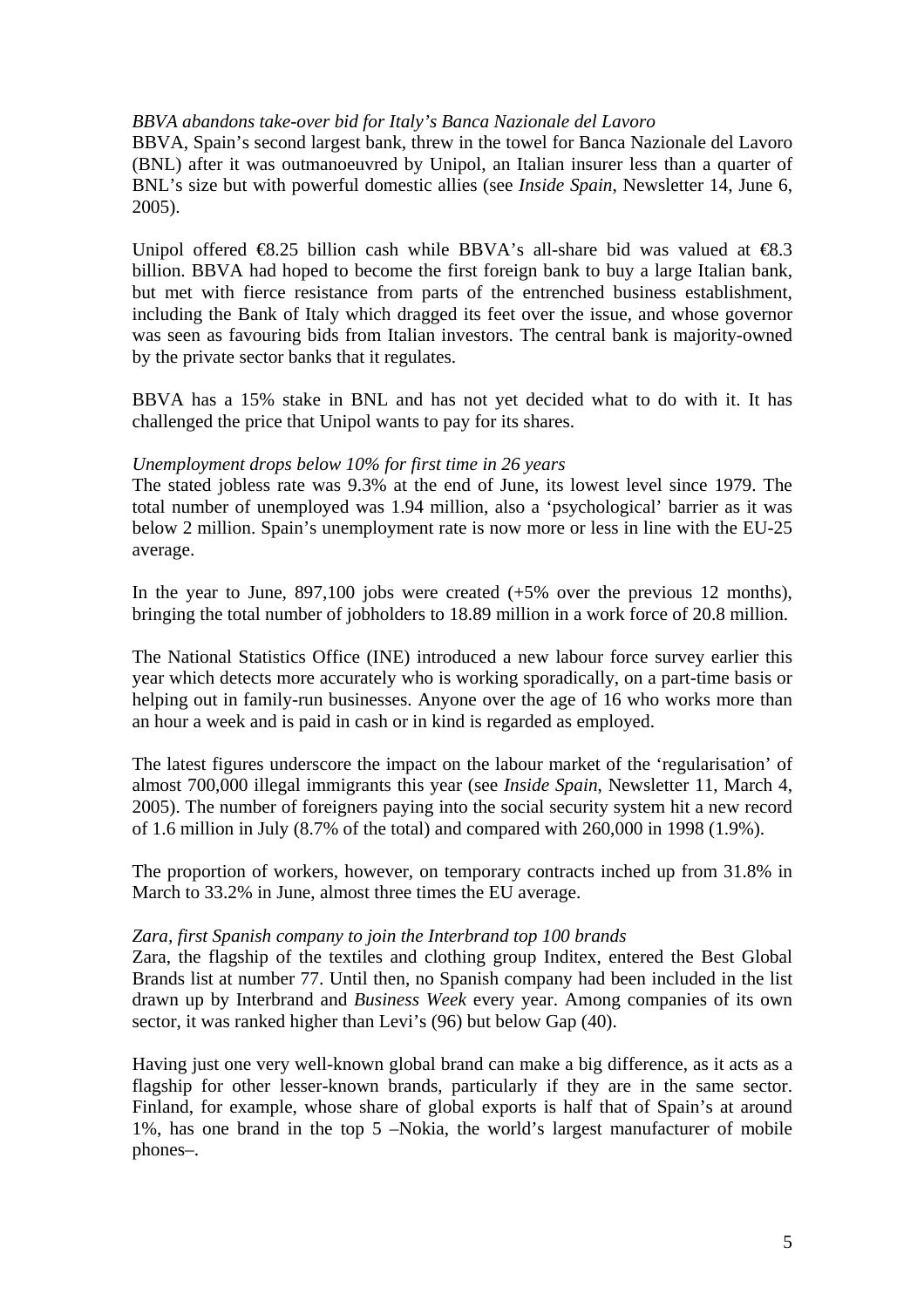Institutions such as ICEX, the foreign trade body, and the Association of Well-known Spanish Brands, have made a big push in recent years to promote Spanish brands.

### *Government announces massive infrastructure plan*

The Socialists plan to invest close to  $\epsilon$ 250 billion over the next 15 years in building 6,000km of new roads and 9,000km of high-speed railway track. The key question, however, of where such a huge amount of money will come from was left unanswered.

The announcement of the Strategic Infrastructure and Transport Plan comes at a time when Spain is set to lose most if not all of its EU funds during the next budgetary period  $(2007-13)$ .

Spain's infrastructure, an important area for the country's ailing competitiveness, has been transformed beyond recognition in the past 20 years, largely thanks to EU funds. However, the pace of improvement will lose momentum from 2007 unless the government (via higher taxes) or the private sector invest more money. Spain, currently the largest net recipient of EU funds in absolute terms, will almost certainly be a net contributor by 2013. EU funds financed around one-third of the previous infrastructure plan. It is estimated that more than  $\epsilon$ 3.5 billion of the  $\epsilon$ 17 billion invested every year by the development and environment ministries comes from Brussels.

### *UK, the largest investor in Spain*

The stock of foreign direct investment (FDI) in Spain stood at €118.2 billion at the end of 2003 (15% of GDP) and the number of people employed in companies with foreign capital was just over 1.1 million (5% of the working population), according to the first ever study of this subject by the Foreign Investments Registry (see *www.mcx.es/polco/default.htm*).

The largest foreign investor in Spain, based on the ultimate as opposed to the immediate investing country, is the United Kingdom (18.4% of the total), followed by France and the United States (see Figure 1). This is a true picture of FDI in Spain by countries as figures based on the immediate investing country would underestimate the inflows from countries such as the United States which tend to invest via the Netherlands and Luxembourg for tax reasons. On the basis of immediate investing countries, Netherlands is by far the main investor ( $\epsilon$ 30.5 billion compared with  $\epsilon$ 3.7 billion using ultimate investing countries).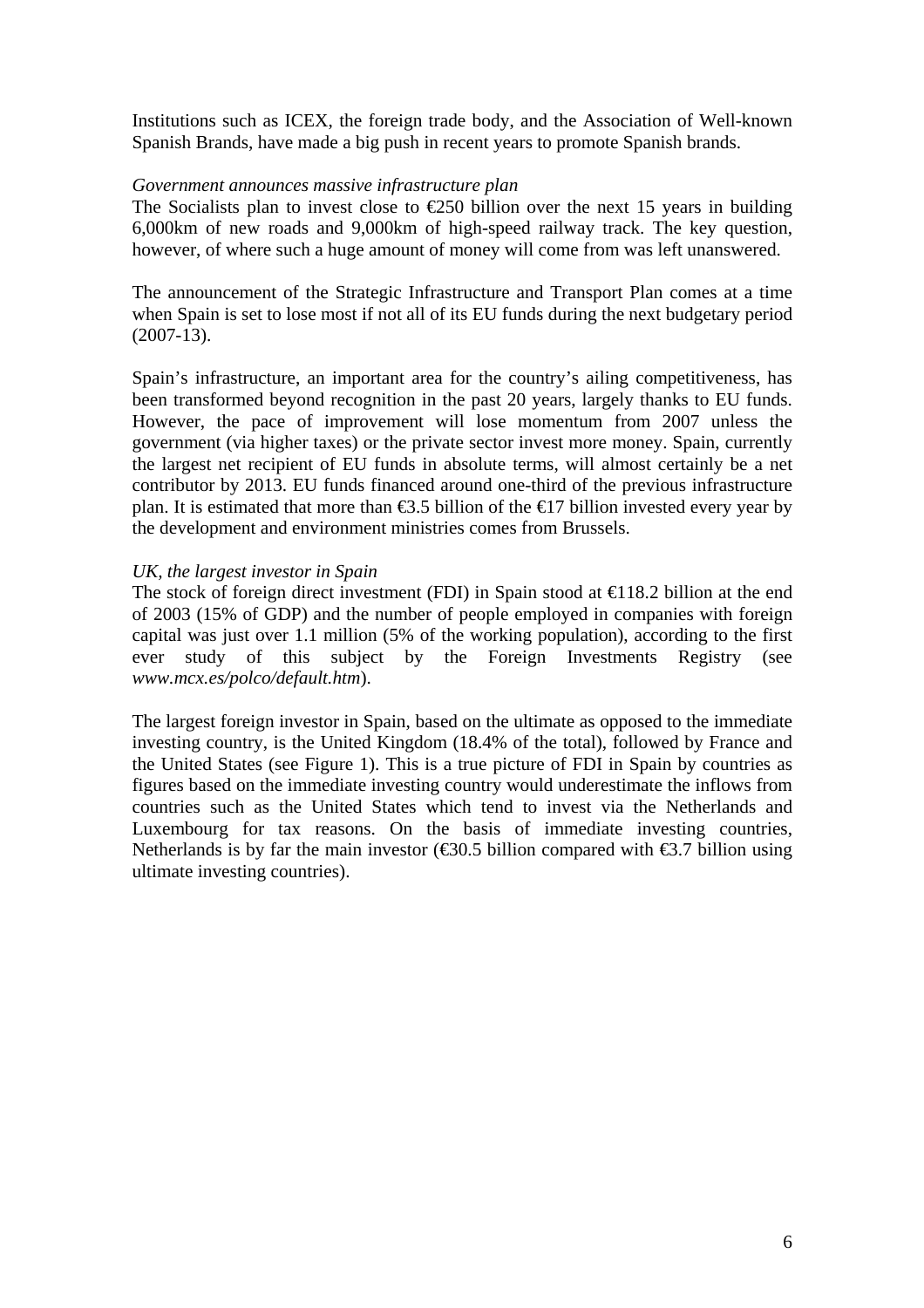| Figure 1. Total Stock of Direct Investment in Spain by Ultimate Investing Country |                                |              |               |                   |  |  |  |  |
|-----------------------------------------------------------------------------------|--------------------------------|--------------|---------------|-------------------|--|--|--|--|
|                                                                                   | <b>Shareholders' Funds (1)</b> |              |               | <b>Employment</b> |  |  |  |  |
|                                                                                   | <b>Amount</b>                  | % of         | Number of     | $%$ of            |  |  |  |  |
| Country                                                                           | (€mn)                          | <b>Total</b> | <b>People</b> | <b>Total</b>      |  |  |  |  |
| <b>OECD</b> countries                                                             | 104,952                        | 88.77        | 1,136,299     | 93.88             |  |  |  |  |
| EU countries                                                                      | 76,381                         | 64.60        | 812,504       | 67.13             |  |  |  |  |
| Belgium                                                                           | 1,459                          | 1.23         | 27,514        | 2.27              |  |  |  |  |
| France                                                                            | 21,414                         | 18.11        | 269,929       | 24.53             |  |  |  |  |
| Germany                                                                           | 13,621                         | 11.52        | 176,134       | 14.55             |  |  |  |  |
| Italy                                                                             | 5,773                          | 4.88         | 42,722        | 3.53              |  |  |  |  |
| Luxembourg                                                                        | 2,381                          | 2.01         | 14,085        | 1.16              |  |  |  |  |
| Netherlands                                                                       | 3,737                          | 3.16         | 85,367        | 7.05              |  |  |  |  |
| Portugal                                                                          | 2,138                          | 1.81         | 9,992         | 0.83              |  |  |  |  |
| Sweden                                                                            | 2,419                          | 2.05         | 35,780        | 2.96              |  |  |  |  |
| United Kingdom                                                                    | 21,760                         | 18.40        | 100,699       | 8.32              |  |  |  |  |
| Non-EU countries                                                                  | 4,761                          | 4.03         | 65,805        | 5.44              |  |  |  |  |
| Switzerland                                                                       | 4,499                          | 3.80         | 62,806        | 5.19              |  |  |  |  |
| Non-European OECD countries                                                       | 23,809                         | 20.14        | 257,989       | 21.31             |  |  |  |  |
| Japan                                                                             | 3,134                          | 2.65         | 31,383        | 2.59              |  |  |  |  |
| <b>United States</b>                                                              | 19,832                         | 16.77        | 220,994       | 18.26             |  |  |  |  |
| Tax havens                                                                        | 1,328                          | 1.12         | 5,322         | 0.44              |  |  |  |  |
| Latin America                                                                     | 3,761                          | 3.18         | 7,890         | 0.65              |  |  |  |  |
| Mexico                                                                            | 3,311                          | 2.80         | 5,237         | 0.43              |  |  |  |  |
| Spain                                                                             | 7,268                          | 6.15         | 53,596        | 4.43              |  |  |  |  |
| Other countries                                                                   | 925                            | 0.78         | 7,287         | 0.60              |  |  |  |  |
| Total                                                                             | 118,233                        | 100.00       | 1,210,393     | 100.00            |  |  |  |  |

**Figure 1. Total Stock of Direct Investment in Spain by Ultimate Investing Country**

(1) Based on the weighted equity of companies with foreign direct investment. Note: These figures exclude direct investment in Special Purpose Entities. They cover investments in branches and equity stakes in unlisted companies and in listed companies if the stake equals or exceeds 10%. Source: Foreign Investments Registry.

The stock of Spanish investment abroad amounted to  $\in$  15.3 billion, only slightly less than the FDI in Spain (see Figure 2). Portugal is the main recipient in Europe (11.4% of the total) and Brazil (11.2%) in Latin America. These figures, however, are based on the immediate investing country as figures by ultimate investing country are not available.